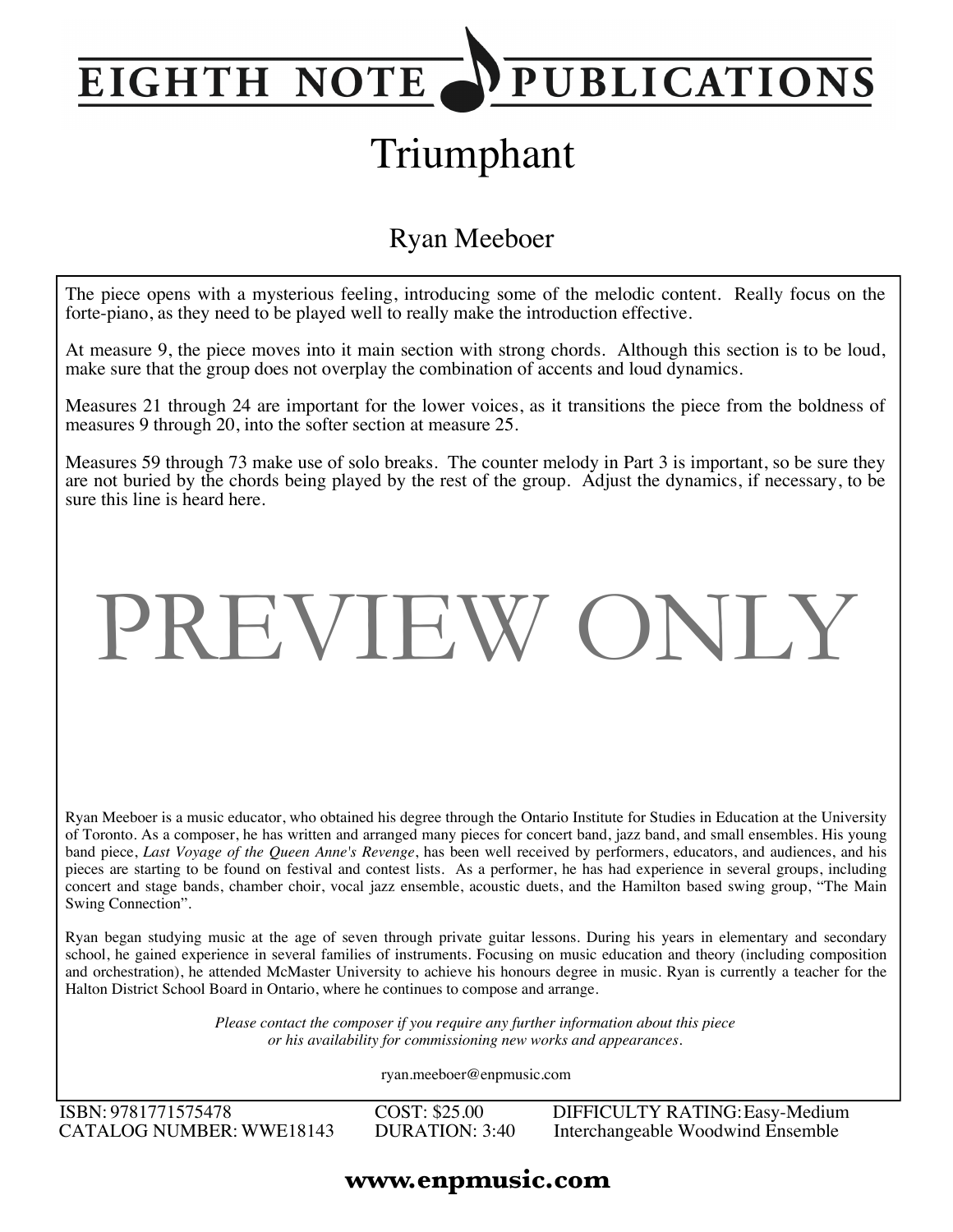### TRIUMPHANT Ryan Meeboer







© 2018 **EIGHTH NOTE PUBLICATIONS** www.enpmusic.com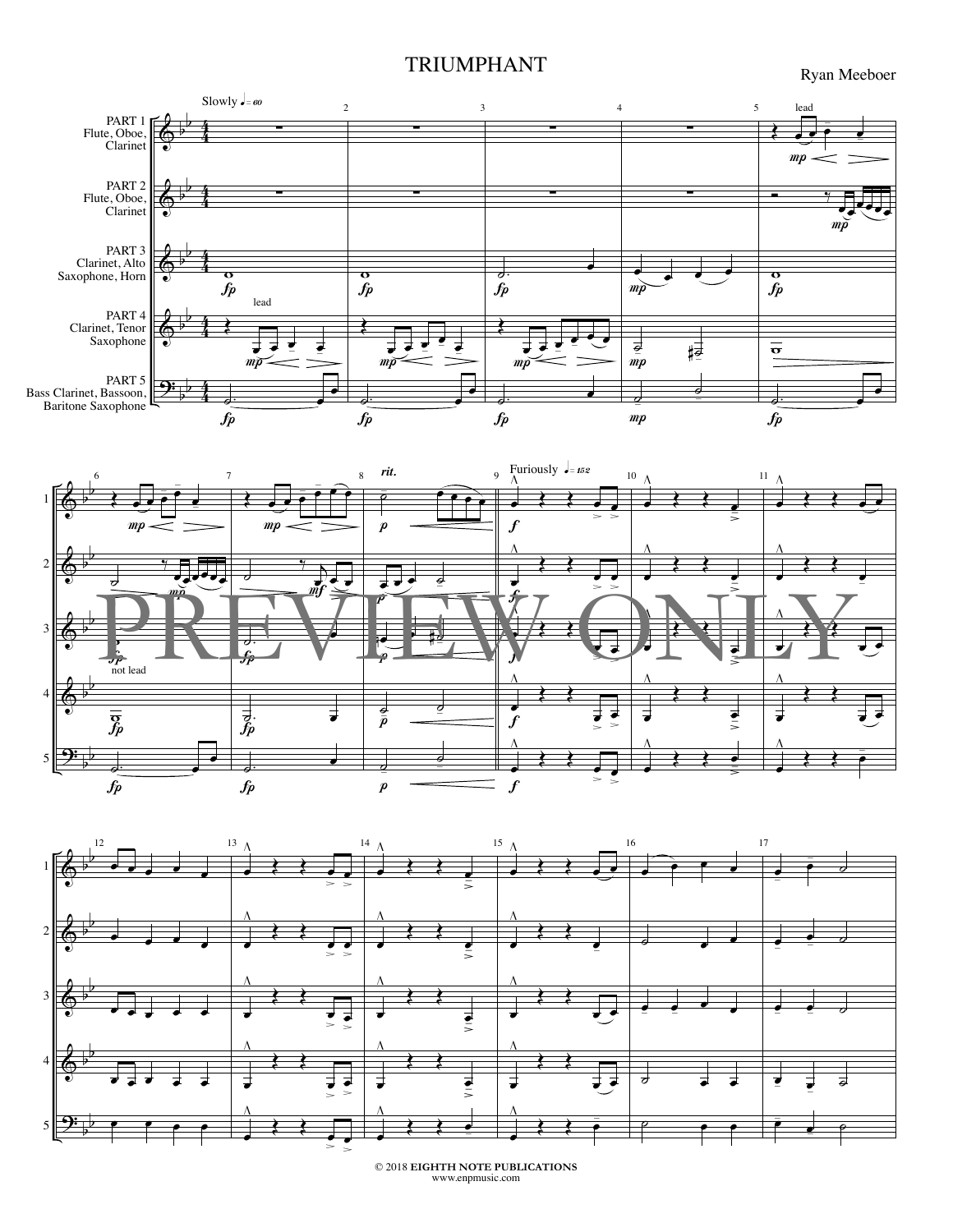



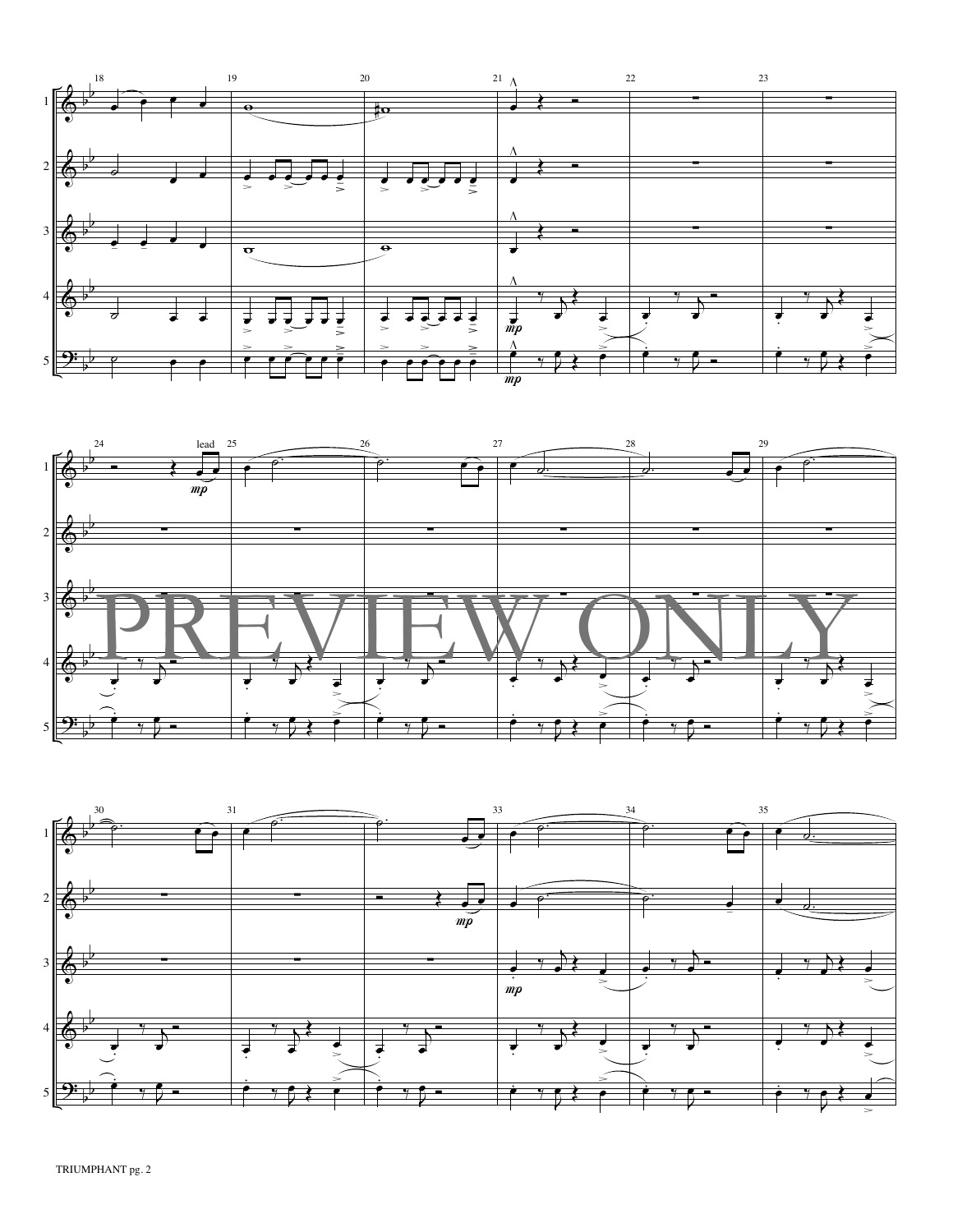



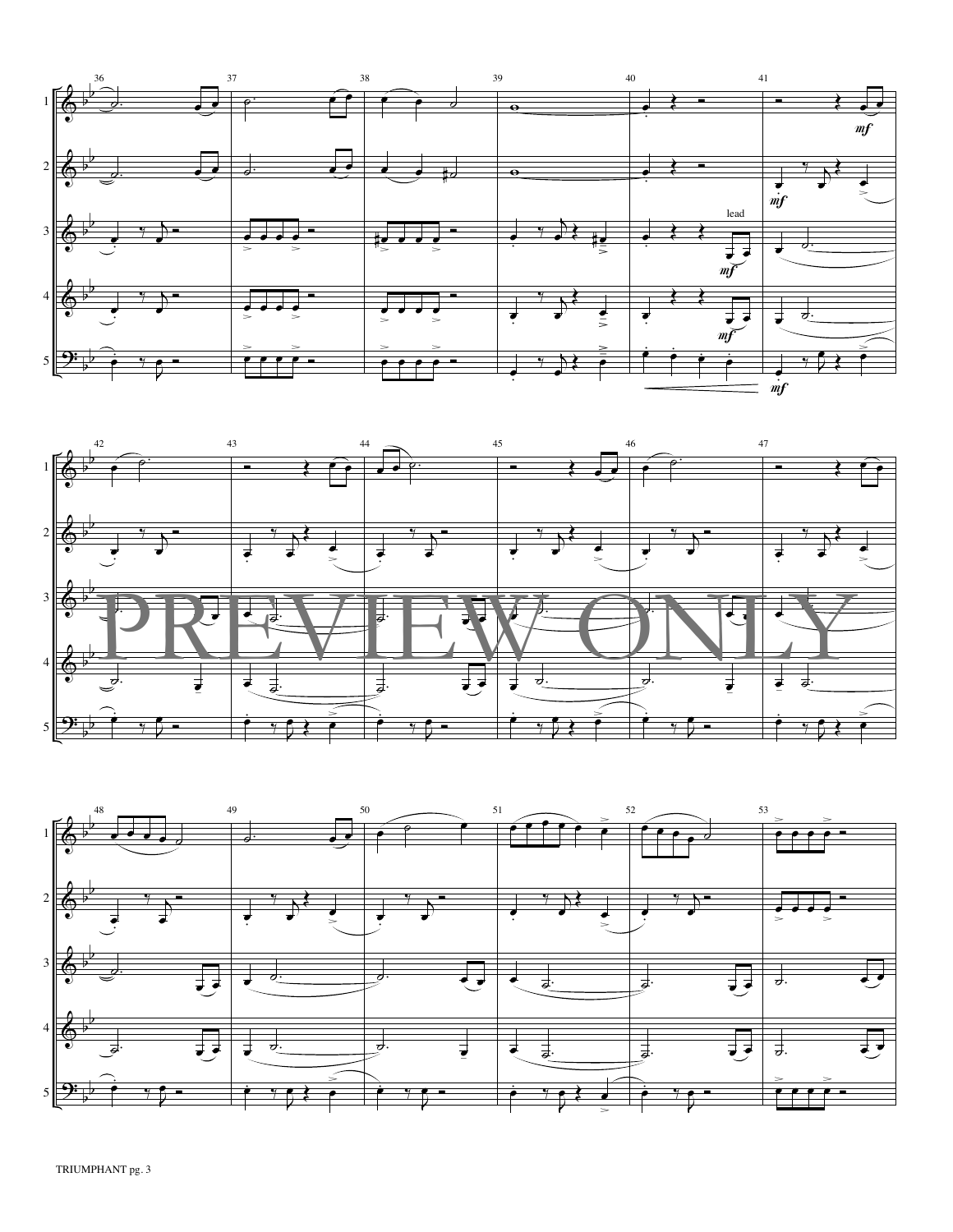





TRIUMPHANT pg. 4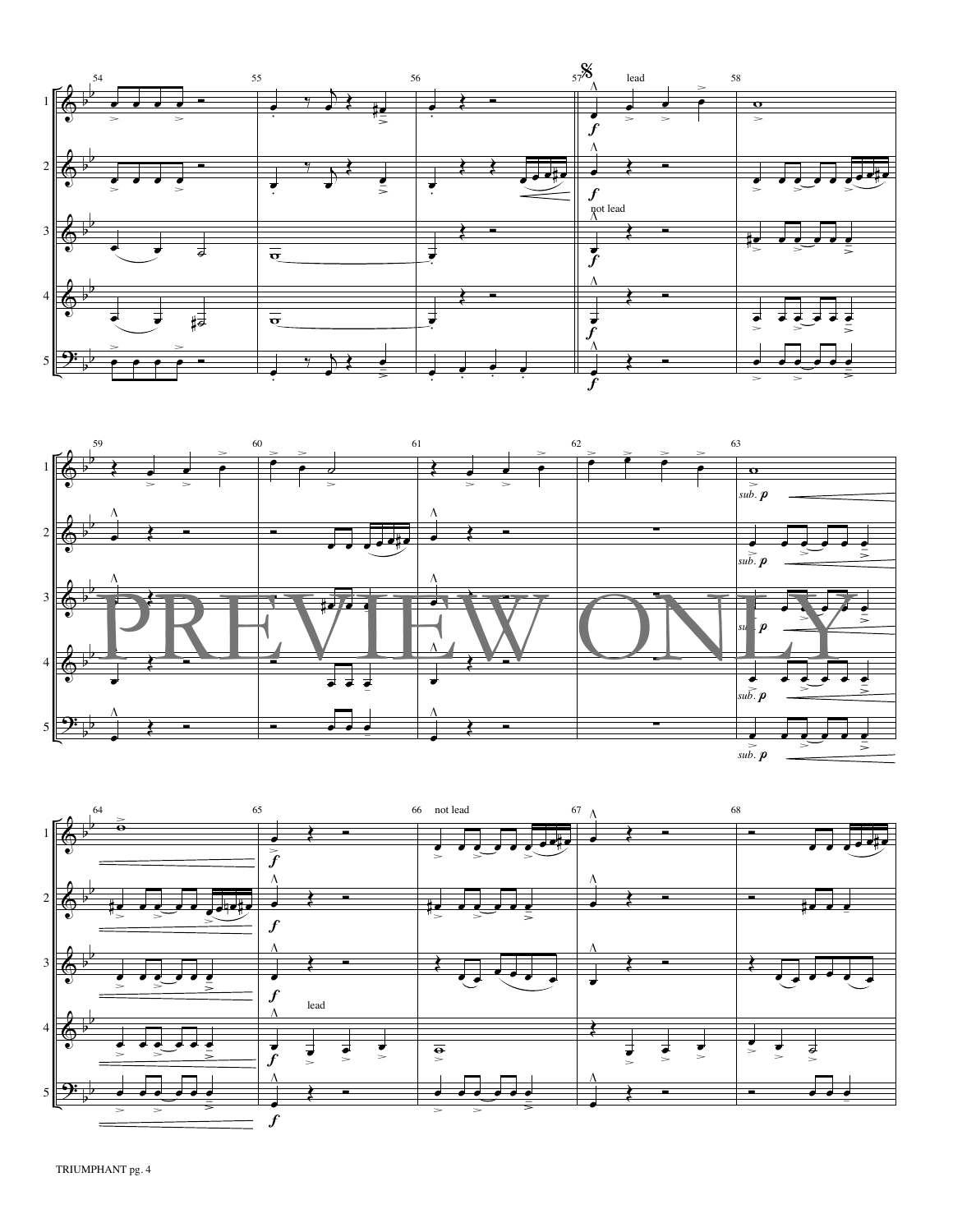



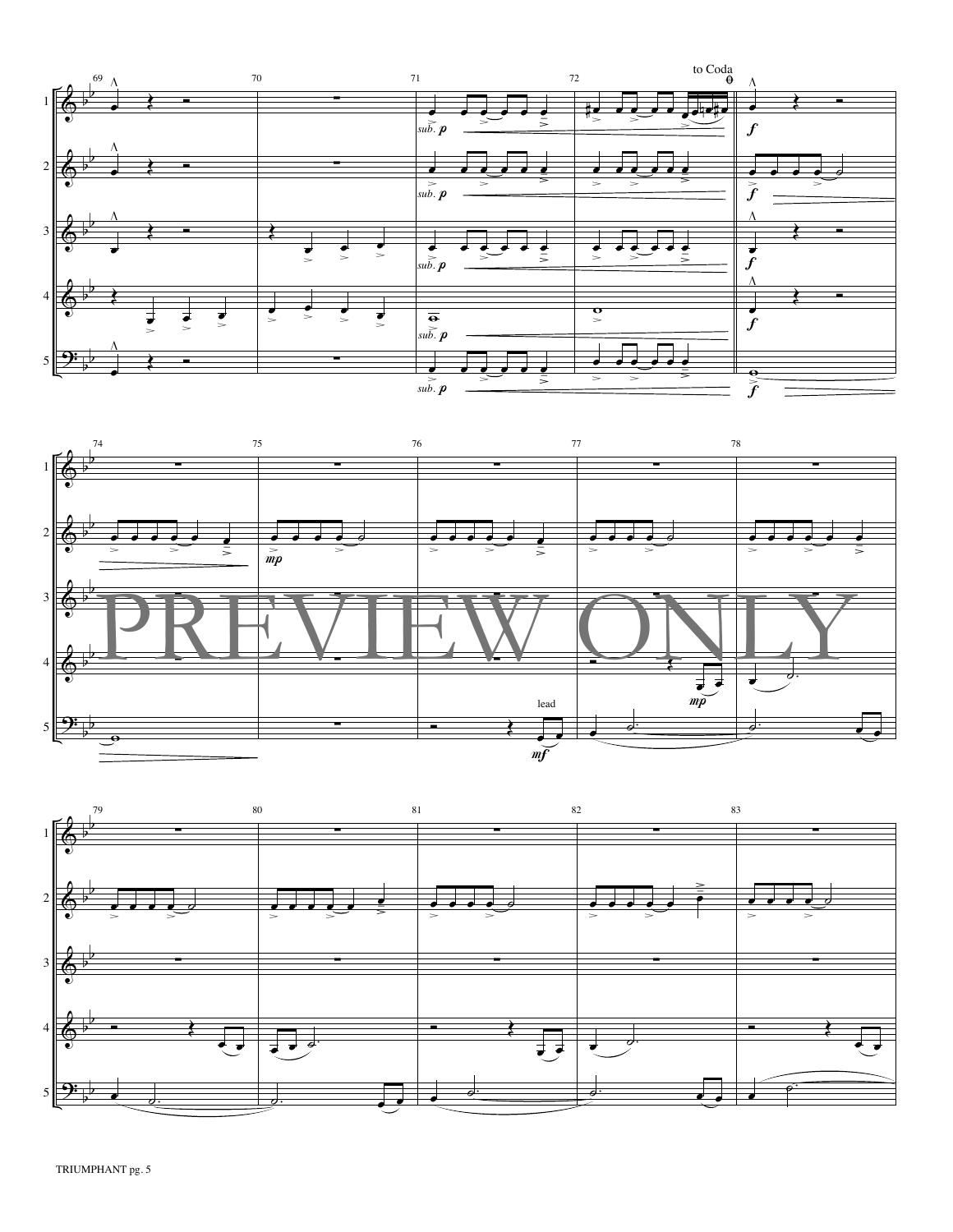